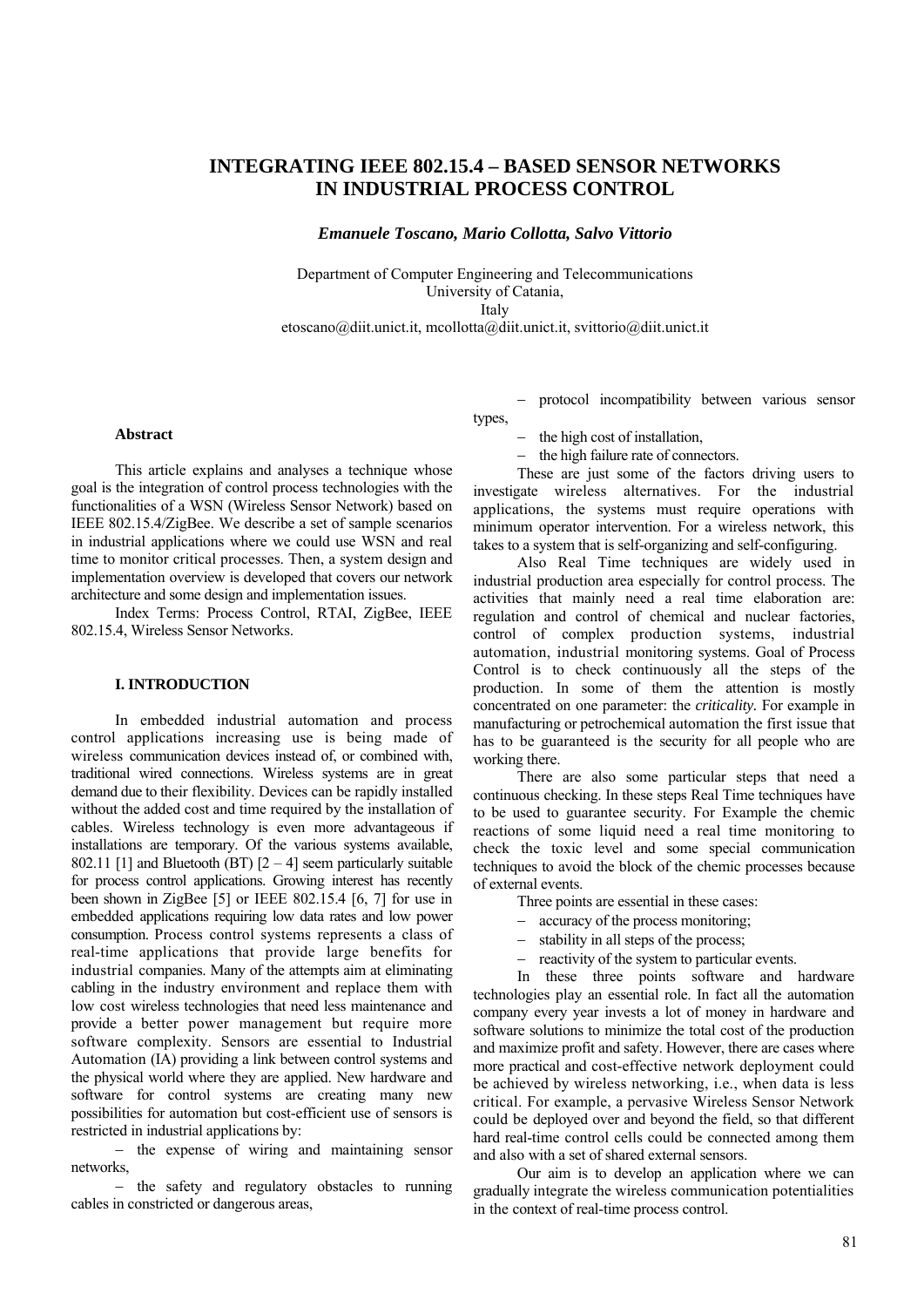### **II. APPLICATION OVERVIEW**

Goal of this paper is to realize an application that integrate IEEE 802.15.4 –based Sensor Networks in Process Control Automation Systems to handle asynchronous events that does not require hard real-time guarantees, as well as to enable affordable data dissemination. A similar approach can lead to multiple benefit, as it would be possible for each cell to access global parameters thanks to local sink nodes deployed in each cell (Fig. 1). These parameters may be external or internal, e.g., winds, tides or seismic events, as well as status of machines, warehouses or plants. These parameters will be all available with extremely low cost compared with current installations, they can be transmitted to the requesting devices or collected for historical analysis.



#### Fig. 1 WSN Architecture

Currently the only available standard for control networks is ZigBee [5]. Besides, it also requires a low power consumption and cost. ZigBee's current focus is to define a general-purpose, inexpensive, self-organizing mesh network that can be used for industrial control, embedded sensing, medical data collection, building automation, home automation, etc. The resulting network will use very small amounts of power so individual devices might run for a year or two using the originally installed battery. However, critical parts of process control may still need hard real-time networks and operating systems for maximum reliability and timeliness guarantee. Thus, our solution is to integrate WSN model of data dissemination [13, 14] with hard real-time process control in a two tiered solution. The first tier is made up of the hard real-time control system that consecutively executes a control loop, while the second tier is the less

critical but pervasive ZigBee network. As WSN nodes may notify changed operating conditions to which the control has to react, low response time are desirable, but without interference on hard real-time control. For this reason data acquisition from ZigBee motes is scheduled within the hard real-time operating system.

### **III. SIMPLIFIED MODEL**

This paper shows our implementation of a simplified model of WSN integrated in process control. We decided to divide our application in two parts:

- − Hard Real Time?
- − Soft Real Time.

The former part has in charge to handle processes that need time guarantee with a Real-Time scheduling protocol. In particular we used the Earliest Deadline First (EDF) [8] algorithm, that has been proved to be an optimal scheduling algorithm for uniprocessor systems [9]. That is, if a collection of independent jobs, each characterized by an arrival time, an execution requirement, and a deadline, can be scheduled (by any algorithm) such that all the jobs complete by their deadlines, the EDF will schedule this collection of jobs such that they all complete by their deadlines. So, compared to fixed priority scheduling techniques like rate-monotonic scheduling, EDF can guarantee all the deadlines in the system at higher loading. With scheduling periodic processes that have deadlines equal to their periods. EDF has a utilization bound of 100%. That is, EDF can guarantee that all deadlines are met provided that the total CPU utilization is not more than 100%.

Thus we created a set of high real-time tasks that emulate a typical process control loop.

We decided to implement this part using RTAI (Real-Time Application Interface) Linux [10], developed by Politecnico di Milano. This library is native to work in kernel mode and it is in a experimental level. Including this library on linux bring us to a new version of linux kernel (Real-Time). RTAI introduces a new level called RTHAL (Real Time Hardware Abstraction Layer) between hardware and kernel linux. RTHAL includes all critic functions in an unique structure to be able to handle them according to the real time scheduling policy. RTHAL has the role to intercept the system call and redirect them to the function that it includes (Fig. 2). If RTAI is not ACTIVE we will have the normal linux kernel, instead if RTAI is ACTIVE only real time functions can access to the hardware. In this case Linux is handled as a normal process with low priority.

RTAI extends the functions of the normal Linux Kernel, but it does not need to be loaded at system boot, as RTAI is composed by some kernel modules that could be loaded using linux command "insmod". RTAI can also be used in User Space mode, through the LXRT library. In User Space the portability of the real time processes can be improved, as in this level they are independent from the linux kernel in which they were realized.

The second tier of our system is based on ZigBee technologies to exchange control information. We adopted the RF ZigBee modules provided by Maxstream (now Digi), called XBee [11].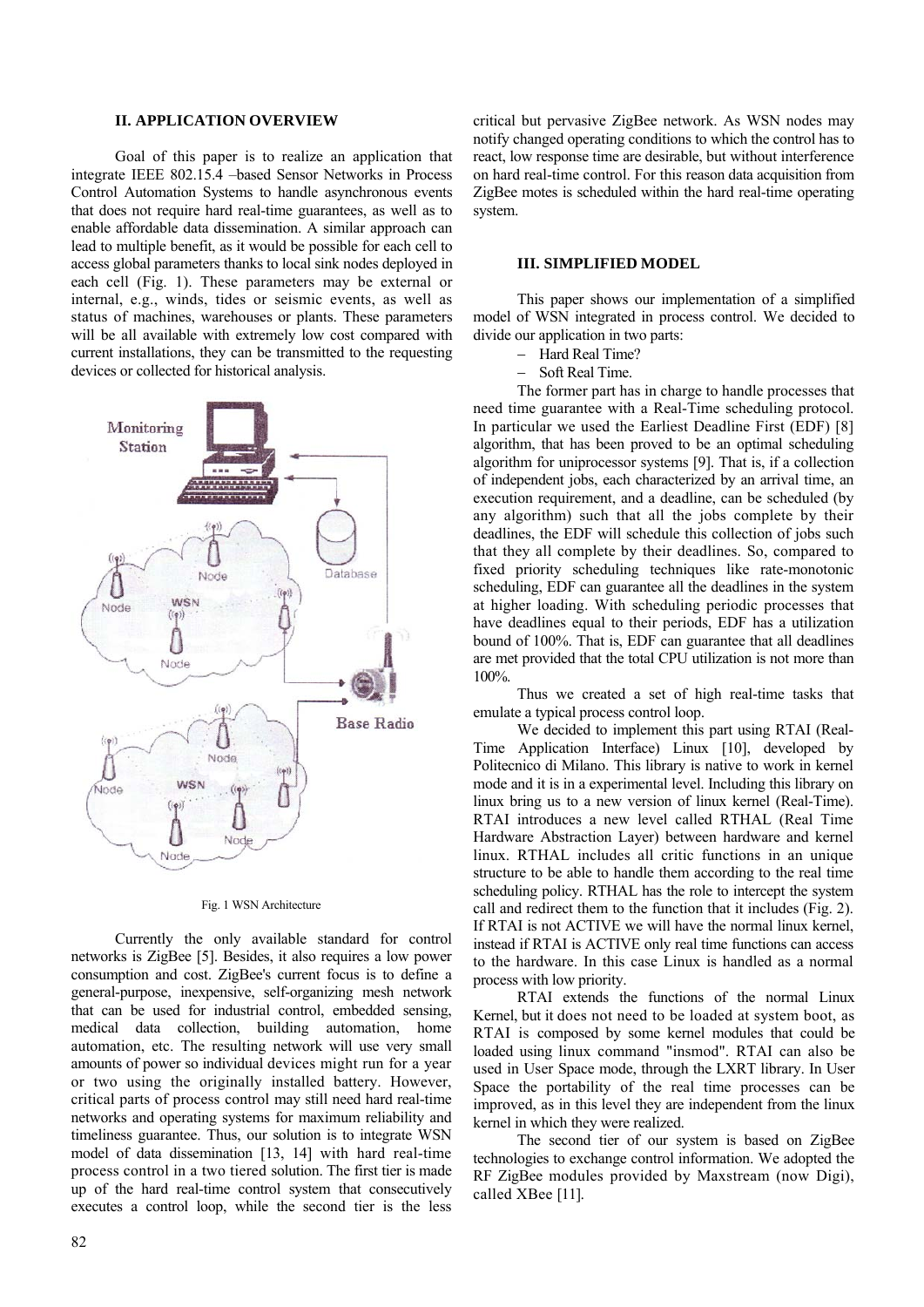This level is developed to handle some aperiodic events during the real time processes execution. Let's consider a factory divided in working cells. Each room has its sensors network that monitors the critical processes in the cell and also there could be a shared WSN to have a global view of the entire environment. Local data can be disseminated thanks to the shared WSN. This could be useful to communicate and exchange data when aperiodic events happen in cells or to periodically transmit the status of equipments.



Fig. 2 RTAI Architecture



DISTRIBUTED CONTROL REMOTE SENSING REMOTE ACTUATING

Fig. 3 Industrial scenario

Possible aperiodic events could be:

- − heartquake,
- voltage spike,
- fire alarms.
- − gas/liquids outflow.

Once the monitor station receives these alarms from the ZigBee modules set as trasmitters (connected directly either to field sensors or to the shared Sensor Network), it sends a signal to the appropriate actuators that will handle the situation; for example it could block the machines present in the room where the dangerous events happened.

RF modules belonging to a cell can be either Transmitter or Receiver and create a star-shaped network where modules used as Transmitter are referred to some aperiodic event (Fig. 4); for example we could associate to them some sensors that give data when some aperiodic events happen. In order to save energy, several sleep modes can be used, that enable the RF module to enter states of low-power consumption when not in use. In this case the ZigBee module that was in sleep mode resume and send a packet to the centralized RF Module set as Receiver





The Receiver could be associated, in the example described above, to one sensor to measure the current state of the toxic level and it can apply the right actions based on the current value of that sensor. Receiver's action may depend on the current state of the critic process.

For example if the presence of some people is detected near the room where the chemic – toxic reactions are, the receiver would receive that event from the RF Module connected to the door and if the current state of the monitored critic process is in a level dangerous for people (e.g. if concentration of toxic substance is upon a threshold) it will fire an alarm and possibly do an action such as the block of the door.

Besides data transmissions, the second tier implements also ZigBee modules configuration of the most important paramteres, such as:

- − dynamic number of transmitters,
- − the address of transmitters and receiver,

− the radio channel where transmitters and receiver have to work. It depend on the ZigBee chip used *(0x0C -*   $0x17$  for XBee-PRO,  $0x0B - 0x1A$  for XBee).

We used for our application ZigBee Pro chip for the Transmitters and ZigBee chip for the Receiver, and we set a common channel for their communication.

# **IV. CODE PROGRAMMING**

To implement our model we decided to use RTAI for the Hard Real-Time part and the API mode of XBee ZigBee modules [12] for the Soft part, as described in the previous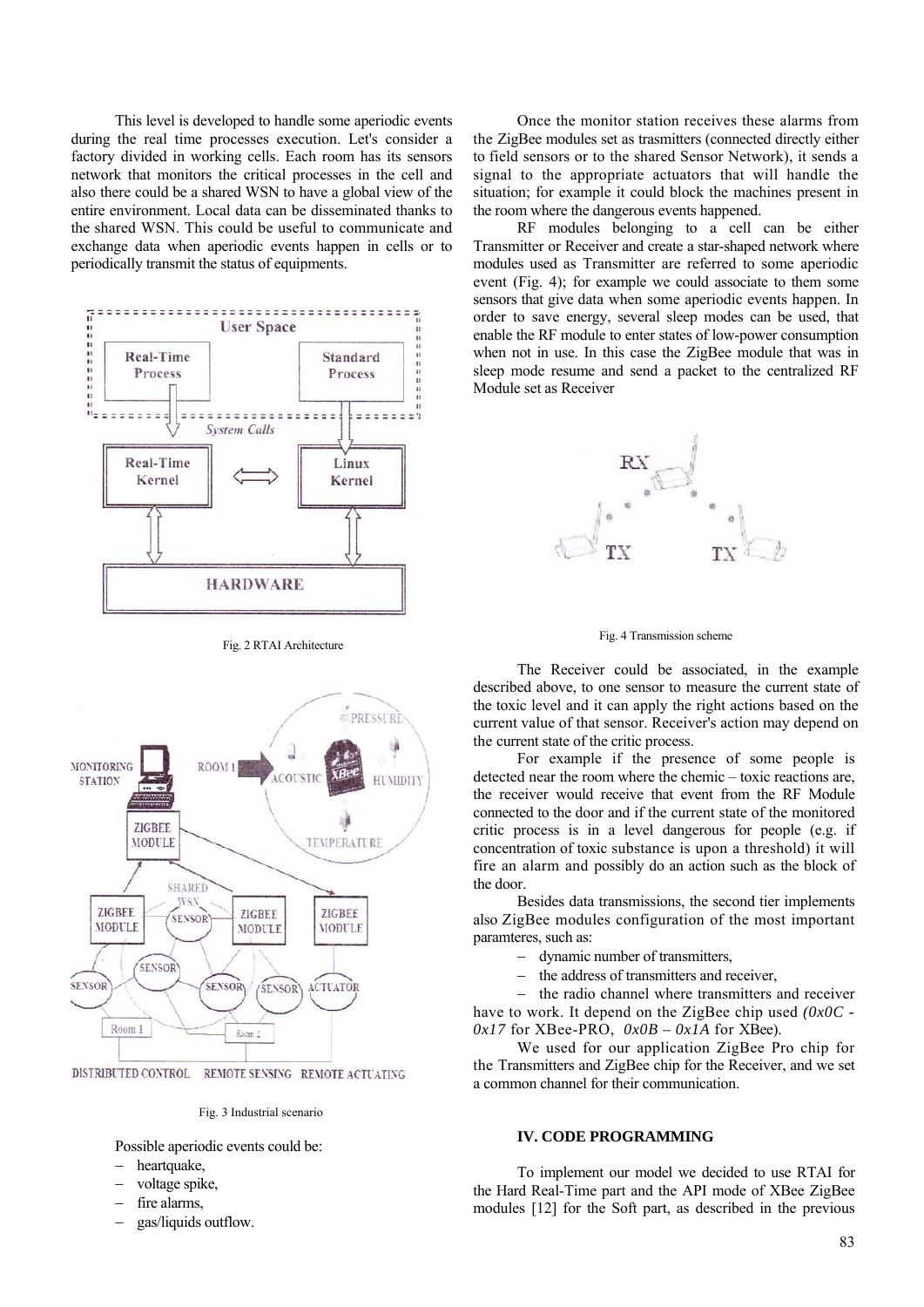paragraph. Communication with XBee modules is implemented as an hard real-time task working in user mode. We created a configuration file where we can modify the scenario of our environment. We implemented several hard-real time tasks that model critical process control (tier one). We also decided to implement communication part (tier two) as a periodic task in the Real Time part of our application to be able to handle better some parameters in user mode, as RTAI was developed to work in Kernel mode. Fig. 5 is an example of LXRT code:

```
task = rt task init (nam2num("Name"), 1, 0, 0);
minckall (MCL CURRENT | MCL FUTURE) ;
start it timer (nano2count (PERIOD NS) ) ;
rt make hard real time();
gt task make periodicitask, now + nanodcount (PERIOD_NS),
                       mano2count (PERIOD NS));
for (i = 1, 1 \leftarrow 30, i++)rt task wait period() /
  rtai print to screen("Inizio job %d\n", i);
                                                        Real time code
  rt busy sleep(SEC IN NS);
  rtai print to screen ("Fine job 0d\n", i):
 Ť
```
rt\_make\_soft\_real\_time(); stop rt timer(); municckall(); rt task delete(task);

return Or

#### Fig. 5 Example LXRT-RTAI code

LXRT is the library, included in RTAI, for the User mode setup ("rtai\_LXRT.h").

To work well a LXRT task has to realize the following steps:

− Set the scheduling to FIFO policy that let us to have better performances.

− Create a link to the agent that deal with real time. In such way the LXRT delegate this agent for the real time system calls.

− Disable the RAM paging before to enter in hard real time mode (by calling a proper function), because the real time process can't be stopped from accesses to the memory. In this way code and data of processes are maintained in RAM.

− Activate the hard real time mode in which the process is removed from the linux running-queue and scheduled by RTAI scheduler. The normal linux processes are executed only if the RTAI scheduler has no task in execution.

− Execute the real time code.

− Go back to the soft real time mode (by calling a proper function) where the process is inserted back to the linux ready-queue and considered as a normal linux process.

− Delete the agent before to finish the execution to free the memory and to avoid faults, instability and inconsistency.

84 In the first step we need to create a set of tasks that have to work simultaneously, so we forked the father process.

*for*  $(i = 0; i < NTASK-1; i++)$  *if (!fork()) mytask\_name = i*

Here *NTASK* is the task number that we want to use and the variable *mytask\_name* is a integer that we need for the init function in RTAI to give an unique name to it. The next function so is the creation of RTAI task in User mode:

*RT\_TASK\* rt\_task\_init (int name, int priority, int stack\_size, int max\_msg\_size)* 

This function creates the real time agent as extention of the calling process. The priority defined in the function is referred to the execution handled by the RTAI scheduler. In our implementation however this parameter is not too relevant, as we set the priority by the value of process Deadlines. RTAI Init function so extends the Linux task structure, making it possible to use RTAI APIs that wants to access RTAI scheduler services. It needs no task function as none is used, but it does need to setup an RTAI task structure and initialize it appropriately as the provided services are carried out as if the Linux process has become an RTAI task also. Because of that it requires less arguments and returns the pointer to the RTAI task extension that is to be used in related calls.

After the creation of RTAI agent we need to switch in hard real time mode by calling the following function:

### *rt\_make\_hard\_real\_time ();*

By calling *rt* make hard real time() a task suspends itself so that another schedulable Linux objects is switch in (full preemption). As soon as the new task is switched in, the RTAI task switching is called, without even exiting the just called Linux "schedule" function and the RTAI tasks is resumed in real time hardened mode. When it has nothing to else do, it will call RTAI *reschedule* and such a function will schedule a Linux object again. Notice that, full interoperability of Linux/RTAI context switches is assured by a common context switch function available in Linux *sched.c.* 

Subsequentely we use:

*rt\_task\_make\_periodic(mytask, time, period);* 

Here *mytask* is the result of *rt\_task\_init(); rt\_task\_make\_periodic* makes a task run periodically by marking the task, previously created with rt task init(), as suitable for a periodic execution, with a period period, when *rt\_task\_wait\_period()* is called.

The time of first execution is defined through *startjime* function *{start\_rt\_timer* previously declared) that is an absolute value measured in clock ticks. The timer is the main step to allow having deterministic timing constraint inside the RTAI created task. The timer can be started or stopped with API defined in *"rta\_sched.h".* At this point to implement EDF scheduling RTAI provides a function called:

*rt\_task\_set\_resume\_end\_time (resume, end);*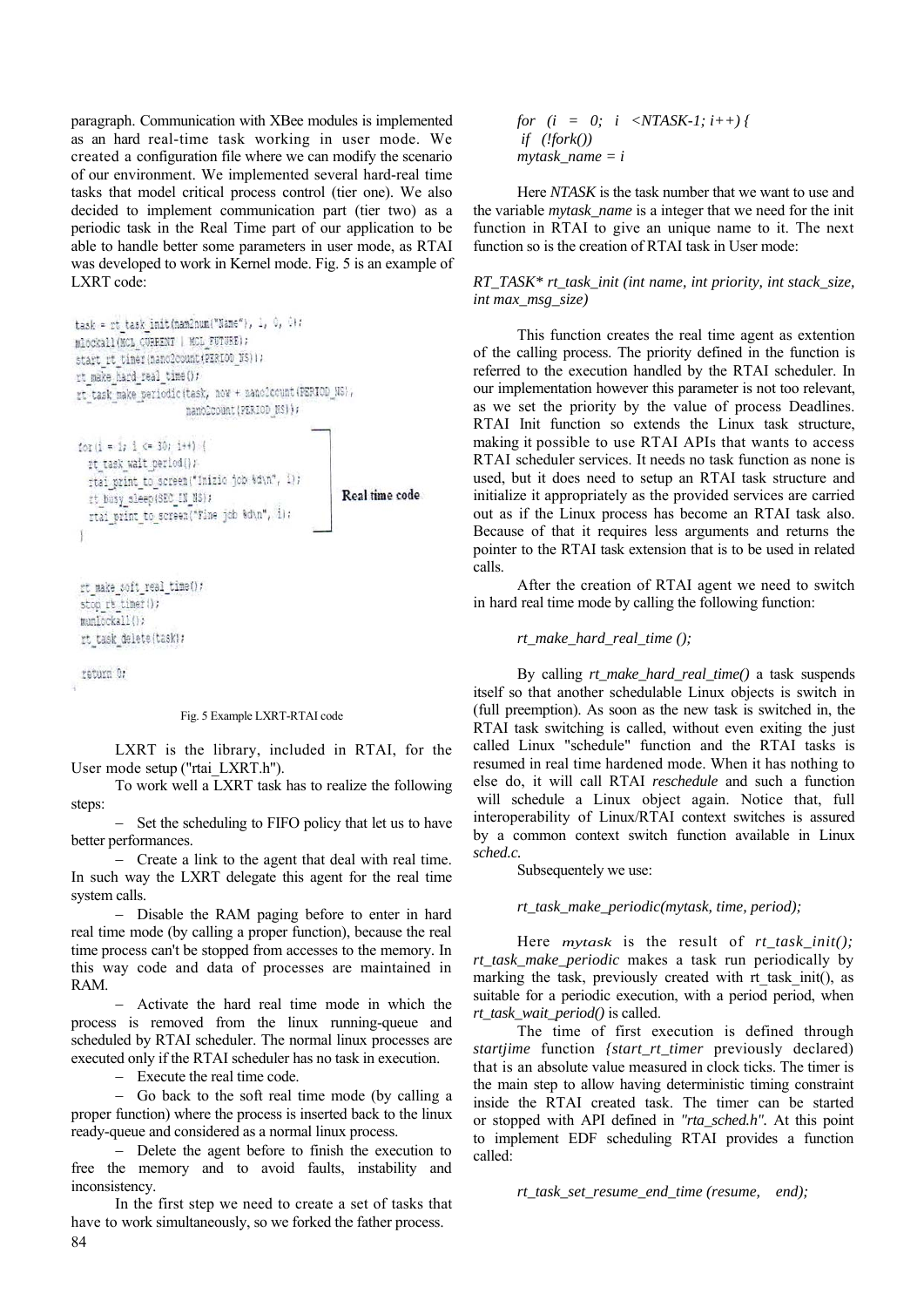It set the absolute instant of resume and deadline of a RTAI process. This process is descheduled and when it resume it is inserted into the scheduler queue according to the deadline. If we specify negative parameters it is possible to set a resume related to the previous one and a new deadline related to the actual resume value.

After this step start the real time code. To emulate the examples previously discussed we wrote a function as real time code that take the CPU and work on it.

*for* (*i.* = 1;  $i \leq z$  *cycles; i++)* { *printf("Init job* \n"); *for(i = 1; i <= cydes 1; j++) { printf("CPU work\n"); CPU\_Emulation (mytask\_name); } } void CPU\_Emulation () { printf("INIT TASK %d \n",mytask\_name);*  $for(j = 1; j \leq z \leq y \leq l; j++)$  *CPU\_operation*; *printf("END TASK %d \n",mytask\_name); rt\_task\_set\_resume\_end\_times(-resume, deadline); }* 

Once that real time processes had finished their work we need to stop the timer that sets the timer back into its default mode (periodic). Finally when a task is exiting or hard real time is not needed any more we should call the *rtai\_make\_soft\_real\_time()* function following it with *rt\_task\_delete()* that is used to detach RTAI from the Linux task structure.

This API, in User space, can also be "forgotten" and RTAI will clean everything by itself, but it is strongly suggested to delete a task inside your own code to avoid any side effect.

### *rt\_task\_delete(mytask\_name);*

The following image gives the idea of our EDF scheduling described above.



Fig. 6 RTAI EDF Scheduling

The soft real part of our application is based on ZigBee communication as described previously/ In our scenario implementation, supposed an aperiodic event occurs, the RF ZigBee module (Transmitter) wake up and it will send a packet data to the another RF module set as receiver.

For the serial communication we implemented a set of С functions that communicate through RS-232 serial connection using the built-in API protocol of the XBee modules. The most important functions are presented below:

− *xbee\_sleep,* puts a node in deep sleep state;

− *xbee\_wake,* wakes up a node from sleep;

− *xbee\_AT\_get\_param,* reads a configuration parameter from a XBee module;

− *xbee\_AT\_setj>aram,* sets a configuration parameter into a XBee module;

− *xbee\_transmit\_16,* transmits a data frame using short 16-bit addressing format;

− *int xbee\_receive\_apijrame,* fetch and decode a received API frame.

Notice that also the xbee AT set and get function actually do not use AT commands, but API frames that wraps the same AT commands described in the reference manual of XBee modules that can be used into AT mode. For example:

```
xbee_AT_set_param (port, "MY", adr, size (adr))
```
calls the "MY" command, that set the address of a XBee module.

The receiver never goes in sleep because it has to monitor the hard real time processes and it has to react if transmitters will send data. Based on the source, the message type and the current state of the hard real time processes receiver will decide the correspondent action; for example it could be not to open the door and display "Access Denied" to whom wanted to enter the room when high concentration of toxic substances is detected. For our emulation, the decision was based on a simple *if-else* statement:

*If(j equals mytask\_name in execution) Do\_Op\_A(); //function that emulate* 

> *//the critic action else Do\_OP\_B () ;*

Either the scheduling part or the ZigBee part was tested on a single Laptop dual core using Ubuntu 7.10 Gutsy and RTAI 3.6testl.

The scenario developed was composed of 2 RT TASK with EDF Scheduling; 2 TX and 1 RX using RF ZigBee modules. The response of RTAI suffers of some bug solved case by case when they occur and it is difficult to work with it because most of the documentation about functions, kernel and user is still not completely available.

### **V. CONCLUSION**

The design and emulation of a wireless sensor platform targeted for process control systems was discussed and presented. The environment presented is a semplified version of a real industrial application, but our